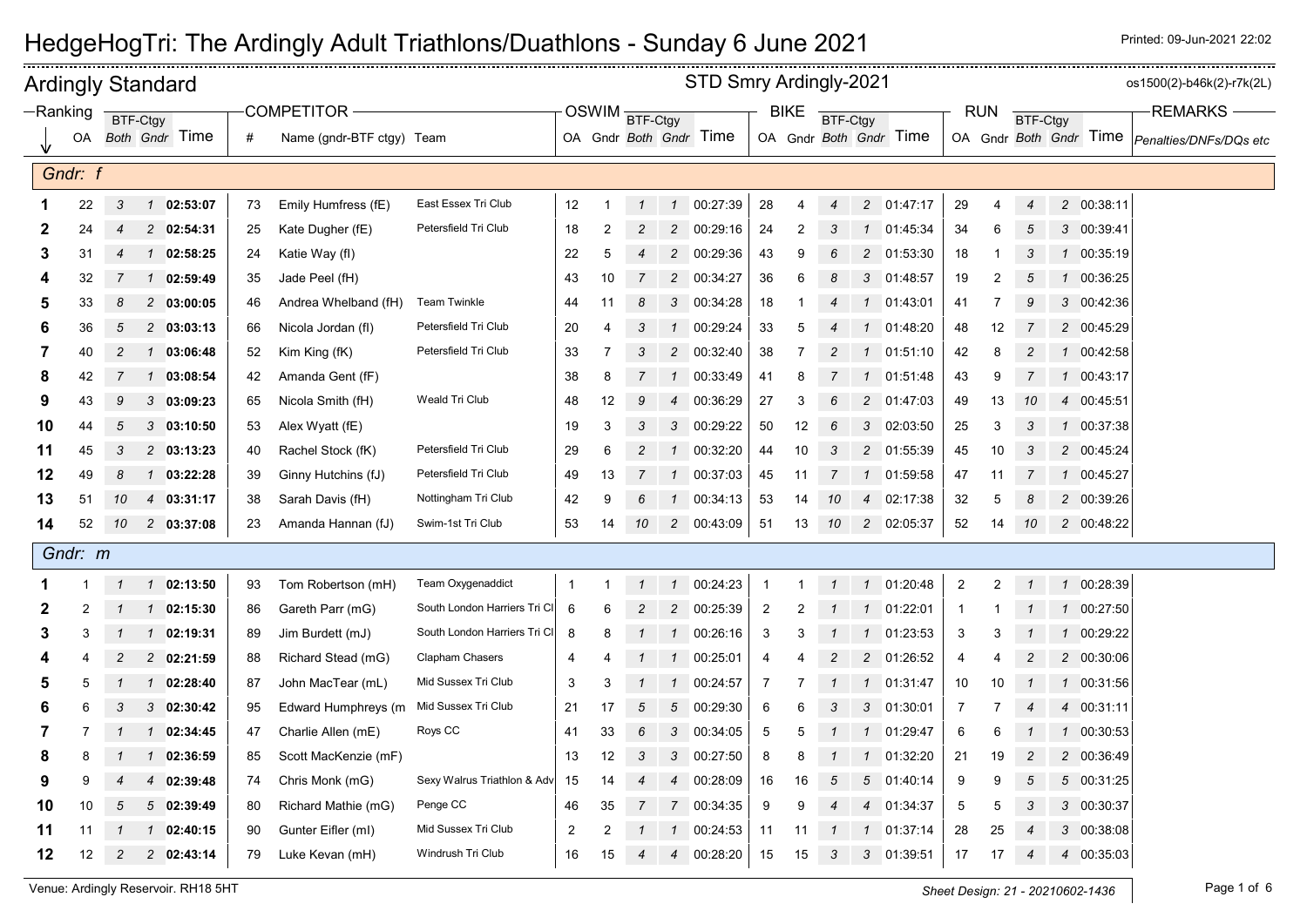| <b>Ardingly Standard</b> |    |                |                |                |    |                           |                               |    |    |                |                | STD Smry Ardingly-2021 |    |             |                 |                |                        |    |            |                 |               |                        | os1500(2)-b46k(2)-r7k(2L) |
|--------------------------|----|----------------|----------------|----------------|----|---------------------------|-------------------------------|----|----|----------------|----------------|------------------------|----|-------------|-----------------|----------------|------------------------|----|------------|-----------------|---------------|------------------------|---------------------------|
| $-Ranking$               |    |                | BTF-Ctgy       |                |    | <b>COMPETITOR</b>         |                               |    |    | OSWIM BTF-Ctgy |                |                        |    | <b>BIKE</b> | <b>BTF-Ctgy</b> |                |                        |    | <b>RUN</b> | <b>BTF-Ctgy</b> |               |                        | <b>REMARKS</b>            |
|                          | OA |                |                | Both Gndr Time | #  | Name (gndr-BTF ctgy) Team |                               |    |    |                |                | OA Gndr Both Gndr Time |    |             |                 |                | OA Gndr Both Gndr Time |    |            |                 |               | OA Gndr Both Gndr Time | Penalties/DNFs/DQs etc    |
| 13                       | 13 | $\overline{c}$ |                | 2 02:43:27     | 62 | Philip Howard (ml)        |                               | 35 | 28 | $\overline{7}$ |                | 5 00:33:10             | 13 | 13          | $\sqrt{2}$      | $\overline{c}$ | 01:39:05               | 8  | 8          | $\mathbf{1}$    |               | 1 00:31:12             |                           |
| 14                       | 14 | 2              |                | 2 02:43:44     | 75 | Richard Clark (mJ)        | TriFits-U Team                | 26 | 21 | 4              | $\overline{4}$ | 00:30:48               | 10 | 10          | $\overline{c}$  | $\overline{c}$ | 01:34:51               | 27 | 24         | 3               |               | 3 00:38:05             |                           |
| 15                       | 15 | 3              |                | 302:45:09      | 68 | George Jordan (ml)        | Petersfield Tri Club          | 17 | 16 | $\overline{c}$ | $\overline{c}$ | 00:29:03               | 17 | 17          | 3               | 3              | 01:41:52               | 13 | 13         | $\overline{c}$  |               | 2 00:34:14             |                           |
| 16                       | 16 | 3              |                | 3 02:46:47     | 64 | lan Copp (mH)             |                               | 34 | 27 | 5              | 5              | 00:32:43               | 12 | 12          | $\overline{c}$  | $\overline{c}$ | 01:37:20               | 20 | 18         | 6               |               | 5 00:36:44             |                           |
| 17                       | 17 | 6              | 6              | 02:47:32       | 61 | Daniel Lewis (mG)         |                               | 10 | 10 | 3              | 3              | 00:27:08               | 22 | 21          | 6               | 6              | 01:45:28               | 16 | 16         | 6               |               | 6 00:34:56             |                           |
| 18                       | 18 | 2              |                | 2 02:48:18     | 33 | James Southwood (mE)      |                               | 23 | 18 | 4              | $\mathcal{I}$  | 00:29:37               | 20 | 19          | $\overline{c}$  | 2              | 01:45:04               | 12 | 12         | $\overline{c}$  |               | 2 00:33:37             |                           |
| 19                       | 19 | 2              |                | 2 02:49:47     | 69 | Max Evans (mF)            | <b>Clapham Chasers</b>        | 30 | 24 |                | 4              | 00:32:21               | 14 | 14          | $\overline{c}$  | $\overline{c}$ | 01:39:12               | 30 | 26         | 5               |               | 5 00:38:14             |                           |
| 20                       | 20 | 3              |                | 302:50:27      | 81 | Alex Lumley (mF)          |                               | 11 | 11 |                | 2              | 00:27:24               | 21 | 20          | 3               | 3              | 01:45:06               | 26 | 23         | $\overline{4}$  |               | 4 00:37:57             |                           |
| 21                       | 21 | 4              | $\overline{4}$ | 02:50:28       | 67 | Daniel Mansfield (mH)     |                               | 7  |    | $\overline{c}$ | $\overline{c}$ | 00:25:45               | 29 | 25          | 7               | 5              | 01:47:26               | 24 | 22         | 7               |               | 6 00:37:17             |                           |
| 22                       | 23 | 5              | 5              | 02:54:19       | 32 | Gareth Handley (mH)       | Mid Sussex Tri Club           | 14 | 13 | 3              | 3              | 00:27:59               | 42 | 34          | 9               | 6              | 01:52:06               | 13 | 13         | 3               |               | 3 00:34:14             |                           |
| 23                       | 25 | 6              |                | $6$ 02:55:39   | 43 | Gavin Thompson (mH)       |                               | 51 | 38 | 10             | 6              | 00:37:40               | 22 | 21          | 5               | $\overline{4}$ | 01:45:28               | 11 | 11         | $\overline{c}$  |               | 2 00:32:31             |                           |
| 24                       | 26 | 4              | 4              | 02:55:49       | 91 | Mark Alchin (mF)          |                               | 5  | 5  |                | $\mathcal{I}$  | 00:25:16               | 34 | 29          | 6               | 6              | 01:48:42               | 40 | 34         | 6               |               | 6 00:41:51             |                           |
| 25                       | 27 | 5              |                | 502:56:16      | 51 | Jeremy Connor (mF)        |                               | 36 | 29 |                | 6              | 00:33:41               | 32 | 28          | 5               | 5              | 01:48:01               | 15 | 15         | 1               |               | 1 00:34:34             |                           |
| 26                       | 28 | 3              | 3              | 02:56:28       | 54 | Tim Bescoby (mJ)          | <b>Kingfisher Triathletes</b> | 45 | 34 | 6              | 6              | 00:34:33               | 19 | 18          | 3               | 3              | 01:44:39               | 23 | 21         | $\overline{c}$  |               | 2 00:37:16             |                           |
| 27                       | 29 | 6              | 6              | 02:56:53       | 41 | Tom Wilkinson (mF)        |                               | 30 | 24 |                | 4              | 00:32:21               | 30 | 26          | 4               | 4              | 01:47:35               | 22 | 20         | 3               |               | 3 00:36:57             |                           |
| 28                       | 30 | 4              | 4              | 02:58:07       | 44 | Matthew Tyson (mJ)        | Crawley Tri Club              | 24 | 19 | 3              | 3              | 00:29:53               | 35 | 30          | 5               | 5              | 01:48:56               | 31 | 27         | $\overline{4}$  |               | 4 00:39:18             |                           |
| 29                       | 34 |                | 1              | 03:01:21       | 59 | John Allen (mK)           | VO2 Maximum Racing Tea        | 27 | 22 |                | $\mathcal{I}$  | 00:31:01               | 37 | 31          |                 | $\mathbf{1}$   | 01:50:33               | 35 | 29         |                 | $\mathcal{I}$ | 00:39:47               |                           |
| 30                       | 35 | 7              | $\mathbf{7}$   | 03:01:46       | 30 | Neil McLoughlin (mG)      |                               | 47 | 36 | 8              | 8              | 00:35:37               | 25 | 23          |                 | $\overline{7}$ | 01:46:29               | 33 | 28         | 7               |               | 7 00:39:40             |                           |
| 31                       | 37 | 8              | 8              | 03:03:40       | 48 | Nick Beach (mG)           |                               | 25 | 20 | 6              | 6              | 00:30:38               | 31 | 27          | 8               | 8              | 01:47:51               | 44 | 35         | 8               |               | 8 00:45:11             |                           |
| 32                       | 38 | 6              |                | 4 03:04:09     | 72 | Andy Covington (ml)       |                               | 28 | 23 | 5              | 3              | 00:31:57               | 39 | 32          | 5               |                | 01:51:34               | 36 | 30         | 5               |               | 4 00:40:38             |                           |
| 33                       | 39 | 5              | 5              | 03:05:42       | 36 | Fred McCaig (mJ)          | Petersfield Tri Club          | 9  | 9  | $\overline{c}$ | $\overline{c}$ | 00:26:42               | 40 | 33          | 6               | 6              | 01:51:37               | 51 | 38         | 9               |               | 8 00:47:23             |                           |
| 34                       | 41 | 6              |                | 603:06:58      | 50 | lan West (mJ)             | Swale Tri Club                | 40 | 32 | 5              | 5              | 00:33:59               | 26 | 24          |                 | 4              | 01:47:02               | 50 | 37         | 8               |               | 7 00:45:57             |                           |
| 35                       | 46 |                | $5^{\circ}$    | 03:16:16       | 45 | Stuart Parker (ml)        | Phoenix Tri Club (SE)         | 32 | 26 | 6              | $\overline{4}$ | 00:32:39               | 48 | 37          | 7               | 5              | 02:02:21               | 37 | 31         | 6               |               | 5 00:41:16             |                           |
| 36                       | 47 | 6              |                | 303:17:22      | 28 | Alexander Morley (mE)     |                               | 37 | 30 | 5              | $\overline{c}$ | 00:33:42               | 47 | 36          | 5               | 3              | 02:02:20               | 38 | 32         | 6               |               | 3 00:41:20             |                           |
| 37                       | 48 | 7              |                | 7 03:22:14     | 26 | Guy Stockley (mJ)         | Nottingham Tri Club           | 50 | 37 | 8              | $7^{\circ}$    | 00:37:37               | 49 | 38          | 9               | 8              | 02:03:07               | 39 | 33         | 5               |               | 5 00:41:30             |                           |
| 38                       | 50 | 9              |                | 803:25:04      | 22 | Dave Nicholas (mJ)        |                               | 52 | 39 | 9              | 8              | 00:38:11               | 46 | 35          | 8               | $\overline{7}$ | 02:01:29               | 45 | 36         | 6               |               | 6 00:45:24             |                           |
| 39                       | 53 |                |                | $6$ 03:41:16   | 60 | David Owen (ml)           |                               | 39 | 31 |                | 6              | 00:33:55               | 52 | 39          |                 | 6              | 02:08:27               | 53 | 39         | 8               |               | 6 00:58:54             |                           |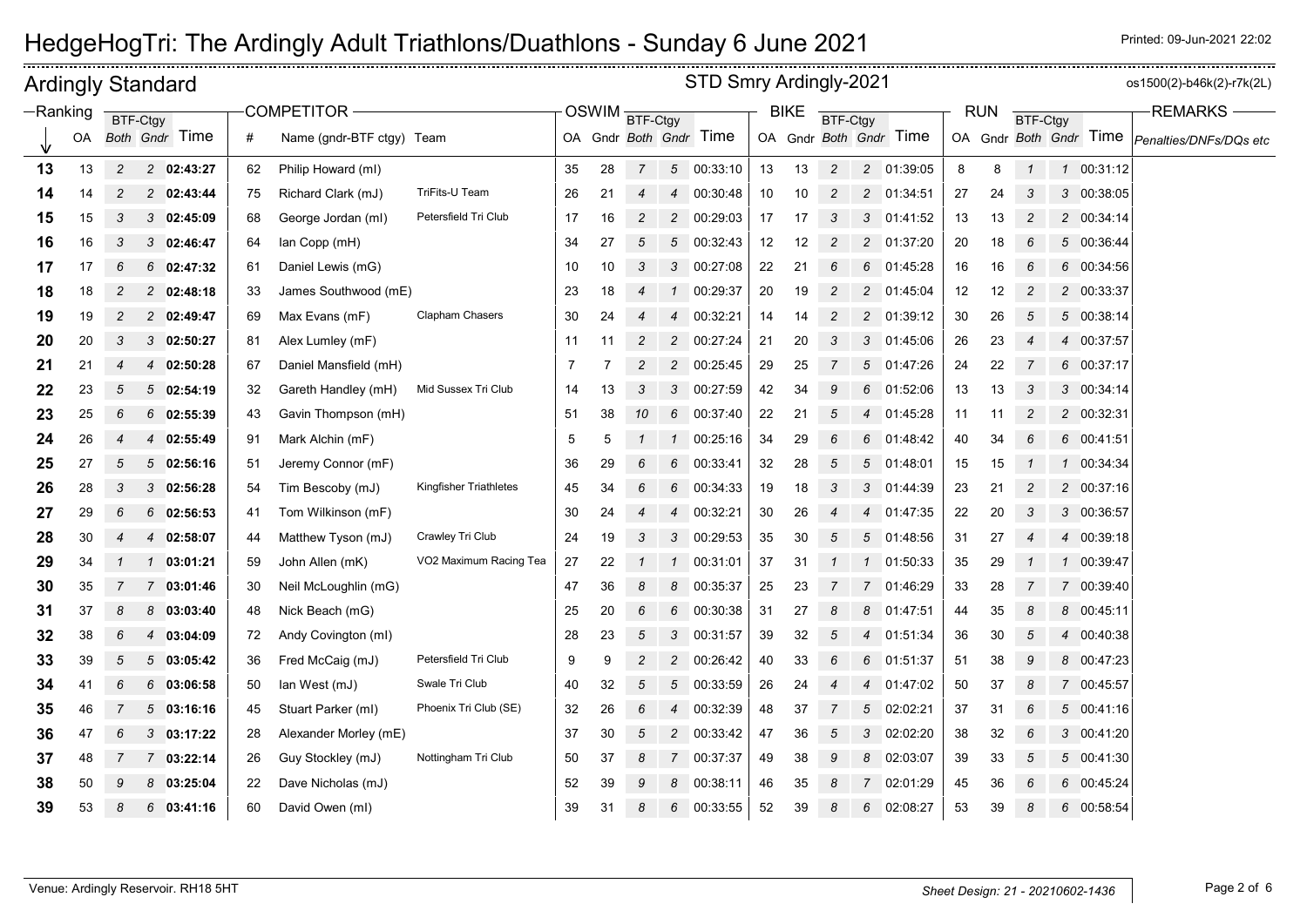|    |            |                | <b>Ardingly Triathlon - (Sprint)</b> |     |                           |                             |                |                |                |                | <b>Sprint Smry Ardingly-2021</b> |                |                |                |                |                        |                |             |                         |               |            | os750(1)-b23k(1)-r3.5k(1L)                    |
|----|------------|----------------|--------------------------------------|-----|---------------------------|-----------------------------|----------------|----------------|----------------|----------------|----------------------------------|----------------|----------------|----------------|----------------|------------------------|----------------|-------------|-------------------------|---------------|------------|-----------------------------------------------|
|    | $-Ranking$ |                | BTF-Ctgy                             |     | COMPETITOR-               |                             |                |                | OSWIM BTF-Ctgy |                |                                  |                | <b>BIKE</b>    | BTF-Ctgy       |                |                        |                | <b>RUN</b>  | BTF-Ctgy                |               |            | <b>REMARKS</b>                                |
|    | OA         |                | <b>Both Gndr Time</b>                | #   | Name (gndr-BTF ctgy) Team |                             |                |                |                |                | OA Gndr Both Gndr Time           |                |                |                |                | OA Gndr Both Gndr Time |                |             |                         |               |            | OA Gndr Both Gndr Time Penalties/DNFs/DQs etc |
|    | Gndr: f    |                |                                      |     |                           |                             |                |                |                |                |                                  |                |                |                |                |                        |                |             |                         |               |            |                                               |
|    | 8          | $\mathcal I$   | $1 \quad 01:26:16$                   | 115 | Vicky Lee (fD)            | <b>Total Tri Training</b>   | 6              | $\overline{2}$ | $\mathcal{I}$  |                | 1 00:14:42                       | $10$           | $\mathbf{1}$   | $\mathbf{1}$   |                | 1 00:54:37             | 10             | $\mathbf 1$ | $\mathbf{1}$            |               | 1 00:16:57 |                                               |
| 2  | 13         | 4              | 1 01:31:42                           | 107 | Rebecca Phillips (fF)     | Sexy Walrus Triathlon & Adv | -1             |                |                | $\mathcal{I}$  | 00:12:48                         | 19             | 5              | 5              |                | 2 00:59:53             | 15             | 3           | 5                       |               | 2 00:19:01 |                                               |
| 3  | 16         | 5              | 2 01:35:35                           | 122 | Sarah Summerskill (fF)    |                             | 20             | 4              | 5              |                | 2 00:17:07                       | 17             | 3              | 4              | $\mathbf 1$    | 00:59:46               | 14             | 2           |                         |               | 00:18:42   |                                               |
|    | 19         | 2              | $1 \quad 01:39:22$                   | 125 | Lindsay Freeman (fJ)      |                             | 21             | 5              | 3              | $\mathcal{I}$  | 00:17:49                         | 18             | 4              |                | $\overline{c}$ | 00:59:51               | 25             | 6           |                         |               | 2 00:21:42 |                                               |
| 5  | 22         | 5              | 2 01:41:58                           | 108 | Emma Langman (fJ)         |                             | 32             | 10             | $\overline{7}$ |                | 2 00:25:05                       | 11             | 2              | $\overline{c}$ | $\mathbf{1}$   | 00:56:48               | 20             | 4           | 3                       |               | 1 00:20:05 |                                               |
| 6  | 24         | 8              | 01:50:51<br>$\mathcal{I}$            | 121 | Suzanne Daley (fG)        |                             | 27             | 7              | 10             |                | 2 00:20:20                       | 25             | 6              | 8              | 1              | 01:08:29               | 26             | 7           | 8                       | $\mathcal{I}$ | 00:22:02   |                                               |
|    | 26         | $\overline{c}$ | $2$ 01:53:08                         | 143 | Sophie Haworth (fD)       |                             | 22             | 6              | $\overline{c}$ |                | 2 00:17:58                       | 29             | 8              | $\overline{c}$ |                | 2 01:13:38             | 24             | 5           | $\overline{c}$          |               | 2 00:21:32 |                                               |
| 8  | 28         | 6              | 3 01:56:45                           | 138 | Suzanna Baker (fF)        |                             | 28             | 8              |                |                | 3 00:20:39                       | 28             | $\overline{7}$ | 7              |                | 3 01:13:23             | 29             | 9           | 6                       |               | 3 00:22:43 |                                               |
| 9  | 31         | 10             | 202:02:44                            | 120 | Catherine Steele (fG)     |                             | 15             | 3              | 4              | $\mathcal{I}$  | 00:16:47                         | 33             | 10             | 10             |                | 2 01:23:38             | 28             | 8           | 10                      |               | 2 00:22:19 |                                               |
| 10 | 32         | $\overline{1}$ | 1 02:03:39                           | 130 | Nicola Burnett (fK)       |                             | 29             | 9              | $\mathcal I$   | $\mathcal{I}$  | 00:21:34                         | 31             | 9              | $\mathbf 1$    |                | 1 01:18:45             | 30             | 10          | $\overline{\mathbf{1}}$ |               | 1 00:23:20 |                                               |
|    | Gndr: m    |                |                                      |     |                           |                             |                |                |                |                |                                  |                |                |                |                |                        |                |             |                         |               |            |                                               |
|    |            | $\mathbf{1}$   | 1 01:15:54                           | 110 | Ben Marchant (mF)         | Clapham Chasers             | 2              |                | $\overline{2}$ | $\mathcal{I}$  | 00:13:14                         | $\overline{1}$ | 1              | $\mathbf{1}$   |                | 1 00:46:57             | 3              | 3           | $\overline{c}$          |               | 2 00:15:43 |                                               |
| 2  | 2          | 2              | 2 01:20:05                           | 132 | Danny Regan (mF)          | Dacorum Tri Club            | 4              | 3              | 3              | $\overline{2}$ | 00:13:50                         | 3              | 3              | $\overline{c}$ | $\overline{c}$ | 00:50:44               | 1              |             |                         |               | 00:15:31   |                                               |
| 3  | 3          |                | 01:21:34<br>$\mathcal{I}$            | 96  | Will Pemberton (mG)       | Thames Turbo Tri Club       | 7              | 5              | $\overline{c}$ | $\overline{2}$ | 00:14:49                         | $\overline{4}$ |                |                | $\mathbf{1}$   | 00:50:56               | 4              |             |                         |               | 2 00:15:49 |                                               |
|    |            | 2              | 2 01:22:20                           | 99  | Russell Farley (mG)       |                             | 3              | 2              | $\mathcal{I}$  |                | 1 00:13:23                       | 7              |                | $\overline{c}$ |                | 2 00:52:30             | 8              | 8           |                         |               | 4 00:16:27 |                                               |
| 5  | 5          |                | $1$ 01:23:14                         | 111 | Martin Hughes (mJ)        | Team Bodyworks XTC          | 5              |                | -1             | $\mathcal{I}$  | 00:14:30                         | $\overline{2}$ | 2              |                | $\mathcal{I}$  | 00:50:40               | 13             | 12          | 2                       |               | 2 00:18:04 |                                               |
| 6  |            |                | 01:23:20<br>$\mathcal{I}$            | 123 | Joe Hicks (mE)            |                             | 11             | 9              |                | $\mathcal{I}$  | 00:15:29                         | 5              | 5              |                | $\mathcal I$   | 00:51:31               | 5              | 5           |                         | $\mathcal{I}$ | 00:16:20   |                                               |
| 7  |            |                | 1 01:25:29                           | 112 | Kristopher Fenwick (mH    |                             | 14             | 12             |                |                | 1 00:16:43                       | 6              | 6              |                | $\mathbf{1}$   | 00:52:26               | $\mathbf 5$    | 5           |                         |               | 1 00:16:20 |                                               |
| 8  | 9          | 3              | 301:27:01                            | 114 | Frank Keenan (mG)         | Thames Turbo Tri Club       | 15             | 13             | 4              | $\overline{4}$ | 00:16:47                         | 9              | 9              | 4              | 4              | 00:53:51               | 7              | 7           | 3                       |               | 3 00:16:23 |                                               |
| 9  | 10         | 4              | 01:27:29<br>$\overline{4}$           | 98  | Benjamin Geal (mG)        |                             | $\overline{7}$ | 5              | $\overline{c}$ |                | 2 00:14:49                       | 8              | 8              | 3              | 3              | 00:53:34               | 16             | 13          | 6                       | 6             | 00:19:06   |                                               |
| 10 | 11         | 3              | $3$ 01:28:20                         | 116 | Jim Cavey (mF)            |                             | 9              |                |                | 3              | 00:14:51                         | 12             | 10             | 3              | 3              | 00:56:59               | 9              | 9           | 3                       |               | 3 00:16:30 |                                               |
| 11 | 12         | 5              | 501:31:32                            | 126 | Matthew Jenkins (mG)      |                             | 17             | 14             | 6              |                | 5 00:16:49                       | 13             | 11             | 5              |                | 5 00:57:09             | 11             | 10          | 5                       |               | 5 00:17:34 |                                               |
| 12 | 14         |                | 01:33:00<br>$\mathcal{I}$            | 106 | Andrew Oxley (ml)         |                             | 13             | 11             | 3              |                | 3 00:16:18                       | 14             | 12             | $\mathcal I$   | $\mathbf{1}$   | 00:57:22               | 18             | 15          |                         |               | 1 00:19:20 |                                               |
| 13 | 15         | 2              | 2 01:34:31                           | 131 | lan Walker (ml)           |                             | 12             | 10             | $\overline{c}$ |                | 2 00:15:45                       | 16             | 14             | $\overline{c}$ | $\overline{a}$ | 00:59:12               | 19             | 16          | $\overline{c}$          |               | 2 00:19:34 |                                               |
| 14 | 17         | 3              | $3$ 01:36:45                         | 117 | Luke Holland (ml)         |                             | 10             | 8              |                |                | 1 00:15:23                       | 20             | 15             | $\mathbf{3}$   |                | 3 01:00:13             | 21             | 17          | 3                       |               | 3 00:21:09 |                                               |
| 15 | 18         | 6              | 6<br>01:36:56                        | 135 | Chris Dunlop (mG)         |                             | 24             | 18             | 9              | 8              | 00:18:05                         | 22             | 17             | 6              | 6              | 01:03:13               | $\overline{2}$ | 2           |                         | $\mathcal{I}$ | 00:15:38   |                                               |
| 16 | 20         | 3              | 2 01:39:39                           | 141 | Simon Murray (mJ)         |                             | 25             | 19             | $\overline{4}$ | 3              | 00:19:26                         | 15             | 13             | 3              |                | 2 00:58:52             | 22             | 18          | Δ                       |               | 3 00:21:21 |                                               |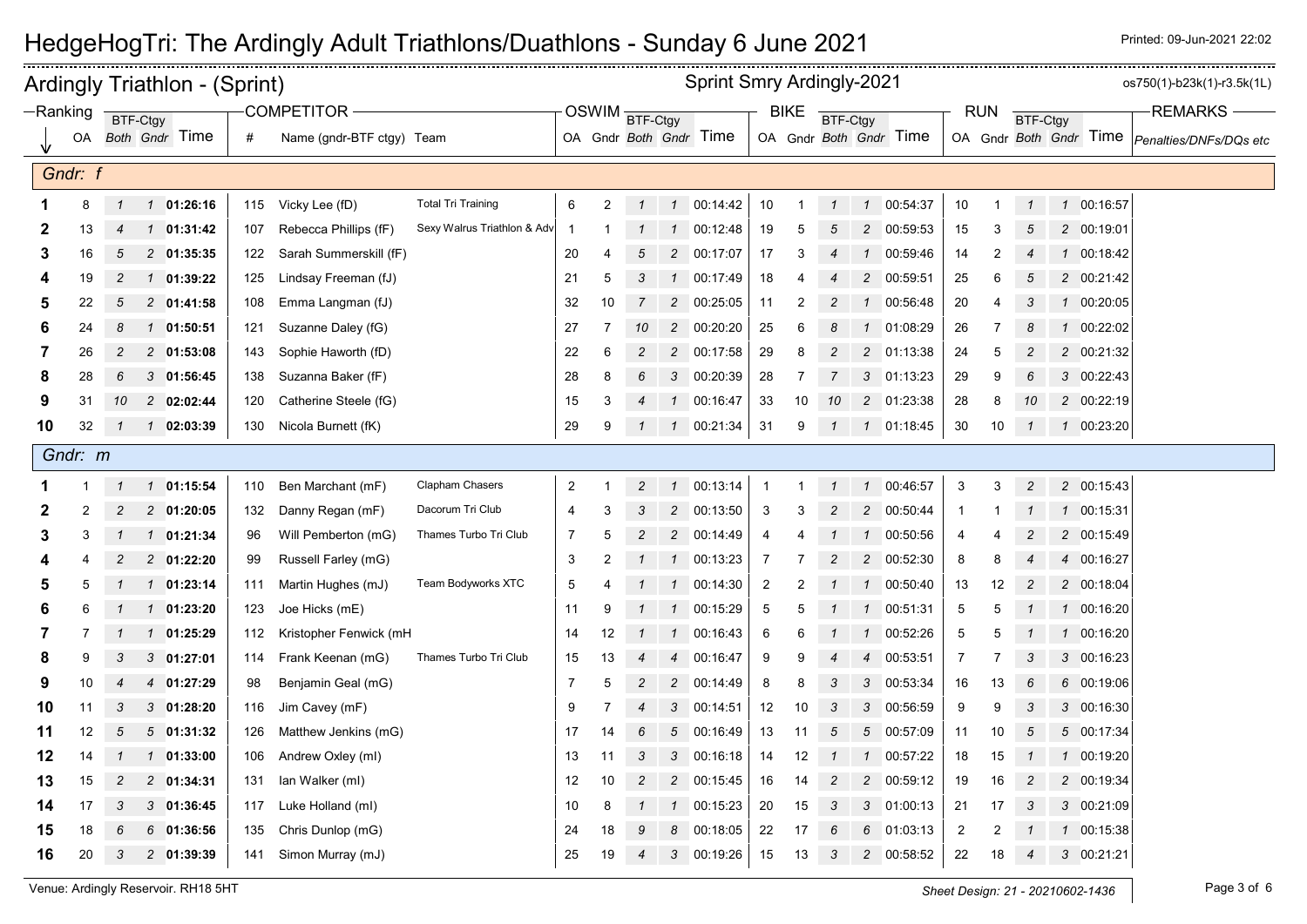|             |           | Ardingly Triathlon - (Sprint)   |                                                  |                           |                |            |                 |               | <b>Sprint Smry Ardingly-2021</b>  |                |              |                |                |                        |                |            |                 |                                                                                                             | os750(1)-b23k(1)-r3.5k(1L)                    |
|-------------|-----------|---------------------------------|--------------------------------------------------|---------------------------|----------------|------------|-----------------|---------------|-----------------------------------|----------------|--------------|----------------|----------------|------------------------|----------------|------------|-----------------|-------------------------------------------------------------------------------------------------------------|-----------------------------------------------|
| $-Ranking$  |           | BTF-Ctgy                        | COMPETITOR-                                      |                           |                |            | OSWIM BTF-Ctgy  |               |                                   |                | <b>BIKE</b>  | BTF-Ctgy       |                |                        |                | <b>RUN</b> | BTF-Ctgy        |                                                                                                             | <b>REMARKS</b>                                |
|             | <b>OA</b> | Both Gndr Time                  | Name (gndr-BTF ctgy) Team<br>#                   |                           |                |            |                 |               | OA Gndr Both Gndr Time            |                |              |                |                | OA Gndr Both Gndr Time |                |            |                 |                                                                                                             | OA Gndr Both Gndr Time Penalties/DNFs/DQs etc |
| 17          | 21        | 3 01:40:07<br>$\overline{4}$    | 142 Mark Chandler (mJ)                           |                           | 26             | 20         | 5               |               | 4 00:19:33                        | 21             | 16           | 5              |                | 3 01:02:53             | 12             | 11         | $\mathbf{1}$    | 1 00:17:41                                                                                                  |                                               |
| 18          | 23        | 7 01:46:58                      | Barry Valentine (mG)<br>124                      | <b>Clapham Chasers</b>    | 18             | 15         | 7               |               | 6 00:16:55                        | 24             | 19           | 7              |                | 7 01:07:54             | 27             | 20         |                 | 8 00:22:09                                                                                                  |                                               |
| 19          | 25        | $\overline{c}$<br>2 01:50:57    | Tom McGourty (mH)<br>133                         |                           | 33             | 23         | $\overline{c}$  |               | 2 00:25:12                        | 23             | 18           | $\overline{2}$ |                | 2 01:06:26             | 17             | 14         | $\overline{c}$  | 2 00:19:19                                                                                                  |                                               |
| 20          | 27        | 8 01:53:09<br>9                 | Ben Haworth (mG)<br>144                          |                           | 22             | 17         | 8               |               | 7 00:17:58                        | 30             | 22           | 9              |                | 8 01:13:40             | 23             | 19         |                 | 7 00:21:31                                                                                                  |                                               |
| 21          | 29        | 4 01:58:25                      | Ross Murray (mF)<br>137                          |                           | 31             | 22         |                 | 4             | 00:23:23                          | 27             | 21           | 6              | $\overline{4}$ | 01:11:27               | 31             | 21         |                 | 4 00:23:35                                                                                                  |                                               |
| 22          | 30        | 4 02:01:31                      | Jim Hawkins (mJ)<br>129                          | Ashford Tri Club          | 19             | 16         | 2               |               | 2 00:17:05                        | 26             | 20           | 6              | $\overline{4}$ | 01:11:19               | 33             | 23         |                 | 5 00:33:07                                                                                                  |                                               |
| 23          | 33        | 502:07:21<br>$\mathbf{7}$       | Russ Bryan (mJ)<br>134                           |                           | 30             | 21         | 6               |               | 5 00:21:41                        | 32             | 23           | $\overline{7}$ | 5              | 01:20:07               | 32             | 22         | 6               | 4 00:25:33                                                                                                  |                                               |
|             |           |                                 | Joseph Martin (mC)<br>100                        | <b>Crawley Wheelers</b>   |                |            |                 |               | $-00:10:26$                       |                |              |                |                | متعامل المنافس         |                |            |                 | $\mathcal{L}^{\mathcal{L}}$ and $\mathcal{L}^{\mathcal{L}}$ are the positive of $\mathcal{L}^{\mathcal{L}}$ | Puncture                                      |
|             |           | Ardingly Triathlon - (S/Sprint) |                                                  |                           |                |            |                 |               | <b>SSprint Smry Ardingly-2021</b> |                |              |                |                |                        |                |            |                 |                                                                                                             | os200(1S)-b23k(1)-r2.2k(1S)                   |
| $-Ranking$  |           | BTF-Ctgy                        | <b>COMPETITOR -</b>                              |                           |                |            | OSWIM BTF-Ctgy  |               |                                   |                | <b>BIKE</b>  | BTF-Ctgy       |                |                        |                | <b>RUN</b> | BTF-Ctgy        |                                                                                                             | <b>REMARKS-</b>                               |
|             |           | OA Both Gndr Time               | #<br>Name (gndr-BTF ctgy) Team                   |                           |                |            |                 |               | OA Gndr Both Gndr Time            |                |              |                |                | OA Gndr Both Gndr Time |                |            |                 |                                                                                                             | OA Gndr Both Gndr Time Penalties/DNFs/DQs etc |
|             | Gndr: f   |                                 |                                                  |                           |                |            |                 |               |                                   |                |              |                |                |                        |                |            |                 |                                                                                                             |                                               |
|             |           | 1 1 01:24:38                    | 149 Rowena Lennox Howey Tunbridge Wells Tri Club |                           | 4              | 2          |                 | $\mathbf{1}$  | 00:04:20                          | 4              |              |                | $\mathcal{I}$  | 01:04:52               | 5              | 2          |                 | 1 00:15:26                                                                                                  |                                               |
|             | 5         | $1 \quad 1 \quad 01:25:20$      | 155 Zoe Deeley (fJ)                              | Mid Sussex Tri Club       | 6              | 3          |                 | $\mathcal{I}$ | 00:05:03                          | 5              | 2            |                |                | 1 1 01:05:12           | 4              |            |                 | 1 00:15:05                                                                                                  |                                               |
| 3           | 6         | $1 \quad 1 \quad 01:29:15$      | 150 Elisabeth Ansell (fG)                        |                           | 3              |            | $\mathcal I$    |               | 1 00:04:15                        | 6              | 3            |                |                | 1 1 01:09:18           | 6              | 3          |                 | 1 00:15:42                                                                                                  |                                               |
|             | Gndr: m   |                                 |                                                  |                           |                |            |                 |               |                                   |                |              |                |                |                        |                |            |                 |                                                                                                             |                                               |
|             |           | 1 1 01:05:57                    | Daniel Evans (mF)<br>151                         |                           | -1             |            |                 |               | 1 00:04:09                        | 2              | 2            | $\mathcal{I}$  |                | 1 00:52:49             | -1             |            |                 | 1 00:08:59                                                                                                  |                                               |
|             |           | 101:08:34                       | Ade Sharp (ml)<br>148                            |                           | 5              | 3          |                 | $\mathcal{I}$ | 00:04:48                          | $\overline{1}$ |              | $\mathcal I$   | $\overline{1}$ | 00:52:29               | 3              | 3          |                 | 1 00:11:17                                                                                                  |                                               |
|             |           | $1 \quad 01:32:02$              | 152 Martin Allen (mM)                            |                           | $\overline{7}$ |            |                 |               | 00:05:40                          | 7              |              |                | $\mathcal{I}$  | 01:09:52               | $\overline{7}$ |            |                 | 1 00:16:30                                                                                                  |                                               |
|             |           | Ardingly Triathlon - (Duathlon) |                                                  |                           |                |            |                 |               | DUA Smry Ardingly-2021            |                |              |                |                |                        |                |            |                 |                                                                                                             | r3.5k(1L)-b23k(1)-r2.2k(1S)                   |
| $-$ Ranking |           | BTF-Ctgy                        | COMPETITOR-                                      |                           |                | <b>RUN</b> | <b>BTF-Ctgy</b> |               |                                   |                | BIKE         | BTF-Ctgy       |                |                        |                | <b>RUN</b> | <b>BTF-Ctgy</b> |                                                                                                             | <b>REMARKS</b>                                |
|             |           | OA Both Gndr Time               | Name (gndr-BTF ctgy) Team<br>#                   |                           |                |            |                 |               | OA Gndr Both Gndr Time            |                |              |                |                | OA Gndr Both Gndr Time |                |            |                 |                                                                                                             | OA Gndr Both Gndr Time Penalties/DNFs/DQs etc |
|             | Gndr: f   |                                 |                                                  |                           |                |            |                 |               |                                   |                |              |                |                |                        |                |            |                 |                                                                                                             |                                               |
|             |           | 1 01:26:23                      | Alice Southwood (fD)<br>7                        |                           | 4              |            |                 | $\mathcal I$  | 00:15:56                          | 9              | 2            | $\mathcal{I}$  | $\overline{1}$ | 01:00:05               | 5              |            |                 | 1 00:10:22                                                                                                  |                                               |
|             |           | $1 \quad 01:27:04$              | Erica Martin (fG)<br>.5                          | Brighton Phoenix Tri Club | 5              |            |                 |               | 00:16:03                          | 10             | 3            |                |                | 1 01:00:38             | 6              |            |                 | 1 00:10:23                                                                                                  |                                               |
| 3           | 10        | $1 \quad 1 \quad 01:29:32$      | Sarah Webster (fl)<br>10                         |                           | 11             | 3          |                 | $\mathcal{I}$ | 00:17:52                          | $\overline{7}$ | $\mathbf{1}$ | $\mathbf{1}$   |                | 1 00:59:43             | 10             | 3          | $\mathcal I$    | 1 00:11:57                                                                                                  |                                               |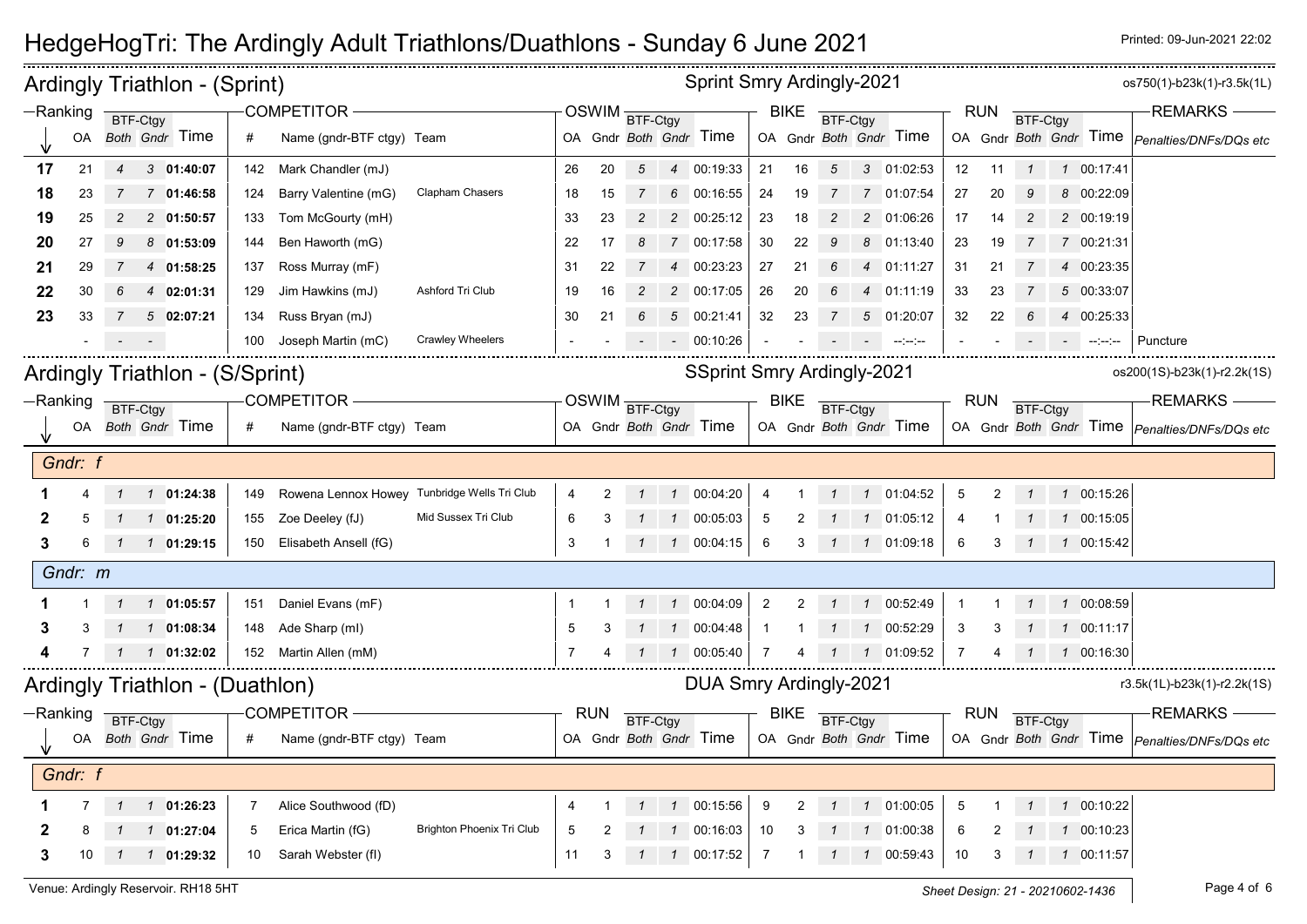|              | Ardingly Triathlon - (Duathlon)<br><b>COMPETITOR -</b><br>$-Ranking$<br>BTF-Ctgy |                |                |                                 |     |                                                 |                          |                |                |                 |                | DUA Smry Ardingly-2021     |                |                |                |                |                        |                |            |                 |                            | r3.5k(1L)-b23k(1)-r2.2k(1S)                          |
|--------------|----------------------------------------------------------------------------------|----------------|----------------|---------------------------------|-----|-------------------------------------------------|--------------------------|----------------|----------------|-----------------|----------------|----------------------------|----------------|----------------|----------------|----------------|------------------------|----------------|------------|-----------------|----------------------------|------------------------------------------------------|
|              |                                                                                  |                |                |                                 |     |                                                 |                          | <b>RUN</b>     |                | <b>BTF-Ctgy</b> |                |                            |                | <b>BIKE</b>    | BTF-Ctgy       |                |                        |                | <b>RUN</b> | <b>BTF-Ctgy</b> |                            | <b>REMARKS</b>                                       |
|              | OA                                                                               |                |                | Both Gndr Time                  | #   | Name (gndr-BTF ctgy) Team                       |                          |                |                |                 |                | OA Gndr Both Gndr Time     |                |                |                |                | OA Gndr Both Gndr Time |                |            |                 |                            | OA Gndr Both Gndr Time Penalties/DNFs/DQs etc        |
| 4            | 15                                                                               |                |                | 1 1 01:48:24                    | 13  | Georgia Carrick (fH)                            |                          | 14             | 4              |                 |                | 1 1 00:20:47               | 15             | 4              |                |                | 1 1 01:13:52           | 13             | 4          |                 | $1 \quad 1 \quad 00:13:45$ |                                                      |
|              | Gndr: m                                                                          |                |                |                                 |     |                                                 |                          |                |                |                 |                |                            |                |                |                |                |                        |                |            |                 |                            |                                                      |
|              |                                                                                  | $\mathcal{I}$  |                | $1 \quad 01:14:02$              | 8   | Ewan Kemsley (mB)                               |                          | $\overline{2}$ | $\overline{2}$ | $\overline{1}$  |                | 1 00:15:09                 | $\overline{2}$ | 2              | $\overline{1}$ |                | 1 00:48:40             | $\overline{4}$ |            |                 | 1 00:10:13                 |                                                      |
|              |                                                                                  |                |                | 1 01:14:34                      | 16  | Simon Powell (mJ)                               | East Essex Tri Club      | 6              |                |                 |                | 2 00:16:05                 | -1             |                |                | $\mathcal{I}$  | 00:48:39               | $\overline{2}$ |            |                 | 2 00:09:50                 |                                                      |
| 3            | 3                                                                                | $\mathcal{I}$  |                | $1 \quad 01:14:35$              | 9   | Mark Jefford (mK)                               | London Heathside Runners | -1             |                |                 |                | 1 00:14:58                 | 4              |                |                | $\mathcal I$   | 00:49:36               | 3              | 3          |                 | 1 00:10:01                 |                                                      |
|              |                                                                                  |                |                | 2 01:14:40                      | 18  | Clive Spencer (mJ)                              |                          | 3              | 3              |                 |                | 1 00:15:19                 | 5              |                |                | $\overline{2}$ | 00:49:42               | -1             |            |                 | 1 00:09:39                 |                                                      |
|              |                                                                                  |                |                | 1 01:16:14                      | 20  | Jonathon Eagland (mF)                           |                          | 7              |                |                 |                | 1 00:16:23                 | 3              |                |                | $\mathcal{I}$  | 00:49:03               | 7              |            |                 | 1 00:10:48                 |                                                      |
|              |                                                                                  |                | $\mathcal{I}$  | 01:26:14                        | 11  | Philip Coomber (mL)                             |                          | 9              |                |                 | $\mathcal{I}$  | 00:17:34                   | 6              |                |                | $\mathcal I$   | 00:57:25               | 8              | 6          |                 | 1 00:11:15                 |                                                      |
|              |                                                                                  | $\overline{c}$ |                | 2 01:28:47                      | 15  | Matt Chaffe (mF)                                |                          | 8              | 6              | $\overline{c}$  |                | 2 00:16:50                 | 8              |                | $\overline{c}$ | $\overline{c}$ | 01:00:01               | 9              |            | $\overline{c}$  | 2 00:11:56                 |                                                      |
| 8            | 11                                                                               | 3              |                | 301:35:07                       | -3  | Paul Williams (mF)                              | Dartford Harriers AC     | 10             | 8              |                 |                | 3 00:17:37                 | 12             | 9              |                | 3              | 01:04:10               | 12             | 9          |                 | 3 00:13:20                 |                                                      |
| 9            | 12                                                                               | 2              |                | 2 01:38:10                      | -6  | David Offen (mL)                                |                          | 12             | 9              |                 |                | 2 00:18:26                 | 13             | 10             | 2              | 2              | 01:06:56               | 11             | 8          | $\overline{c}$  | 2 00:12:48                 |                                                      |
| 10           | 13                                                                               | 2              |                | 101:40:40                       | 4   | Robert Ellarby (mG)                             |                          | 15             | 11             |                 |                | 00:20:50                   | 11             | 8              |                | $\mathbf{1}$   | 01:03:57               | 15             | 11         | $\overline{c}$  | 1 00:15:53                 |                                                      |
| 11           | 14                                                                               | 2              |                | 1 01:48:03                      | 14  | Mark Bailey (ml)                                |                          | 13             | 10             |                 |                | $1$ 00:20:27               | 14             | 11             | 2              | $\overline{1}$ | 01:13:50               | 14             | 10         | $\overline{c}$  | 1 00:13:46                 |                                                      |
| 12           | 16                                                                               |                |                | 1  1  01:59:54                  |     | Mike MacKenzie (mM)                             |                          | 16             | 12             |                 |                | 100:22:02                  | 16             | 12             | -1             |                | 1 01:20:59             | 16             | 12         |                 | 1 00:16:53                 |                                                      |
|              |                                                                                  |                |                | Ardingly Triathlon - (Aquabike) |     |                                                 |                          |                |                |                 |                | AquaBk Smry Ardingly-2021  |                |                |                |                |                        |                |            |                 |                            | os1500(2)-b46k(2)                                    |
|              | $-Ranking$                                                                       |                |                |                                 |     | <b>COMPETITOR -</b>                             |                          |                |                | OSWIM BTF-Ctgy  |                |                            |                | <b>BIKE</b>    |                |                |                        |                | <b>RUN</b> |                 |                            | <b>REMARKS</b>                                       |
|              |                                                                                  | BTF-Ctgy       |                | OA Both Gndr Time               | #   | Name (gndr-BTF ctgy) Team                       |                          |                |                |                 |                | OA Gndr Both Gndr Time     |                |                | BTF-Ctgy       |                | OA Gndr Both Gndr Time |                |            | BTF-Ctgy        |                            | OA Gndr Both Gndr Time <i>Penalties/DNFs/DQs etc</i> |
|              |                                                                                  |                |                |                                 |     |                                                 |                          |                |                |                 |                |                            |                |                |                |                |                        |                |            |                 |                            |                                                      |
|              | Gndr: f                                                                          |                |                |                                 |     |                                                 |                          |                |                |                 |                |                            |                |                |                |                |                        |                |            |                 |                            |                                                      |
|              |                                                                                  |                |                | 1 1 02:01:58                    | 104 | Georgie Freeman (fE)                            | Petersfield Tri Club     |                |                |                 |                | 1  1  00:22:55             | $\overline{2}$ | -1             | $\overline{1}$ |                | 1 01:38:59             | 1              |            | $\mathcal{I}$   | 1 00:00:04                 |                                                      |
| $\mathbf{2}$ | 6                                                                                | -1             |                | 1 02:15:40                      | 82  | Catherine Alabaster (fF) VO2 Maximum Racing Tea |                          | 4              |                | $\mathcal{I}$   |                | 1 00:27:25                 | 6              | 2              | $\overline{1}$ |                | 1 01:48:09             | 3              | 2          |                 | 1 00:00:06                 |                                                      |
|              | Gndr: m                                                                          |                |                |                                 |     |                                                 |                          |                |                |                 |                |                            |                |                |                |                |                        |                |            |                 |                            |                                                      |
|              | 2                                                                                | $\mathcal{I}$  |                | $1 \quad 02:05:03$              | 57  | Jon Taylor (mJ)                                 |                          | $\overline{2}$ | 1              |                 |                | $1 \quad 1 \quad 00:27:10$ | $\mathbf{1}$   | $\overline{1}$ | $\overline{1}$ |                | 1 01:37:48             | $\overline{2}$ |            | $\mathcal{I}$   | 1 00:00:05                 |                                                      |
|              |                                                                                  |                | $\overline{1}$ | 02:07:32                        | 94  | William Kear (mH)                               |                          | 5              |                |                 | $\overline{1}$ | 00:27:35                   | 3              |                |                |                | 01:39:51               | 3              |            |                 | 1 00:00:06                 |                                                      |
|              |                                                                                  |                |                | $2 \quad 02:13:21$              | 70  | Andy Brown (mJ)                                 |                          | 6              |                |                 | 2              | 00:28:51                   | $\overline{4}$ |                |                | $\mathcal{P}$  | 01:44:22               | 5              | 3          |                 | 2 00:00:08                 |                                                      |
|              |                                                                                  |                | $\mathcal{I}$  | 02:15:09                        | 78  | Mike Johnstone (mL)                             |                          | 3              |                |                 | $\mathcal I$   | 00:27:11                   | 5              |                |                | $\mathbf{1}$   | 01:47:50               | 5              | 3          |                 | 1 00:00:08                 |                                                      |
| 5            | 7                                                                                | 3              |                | 3 02:39:17                      | 55  | Giles Kolter (mJ)                               |                          | $\overline{7}$ | 5              | 3               |                | 3 00:33:14                 | 7              | 5              | 3              | 3              | 02:05:54               | 7              | 5          | 3               | 3 00:00:09                 |                                                      |